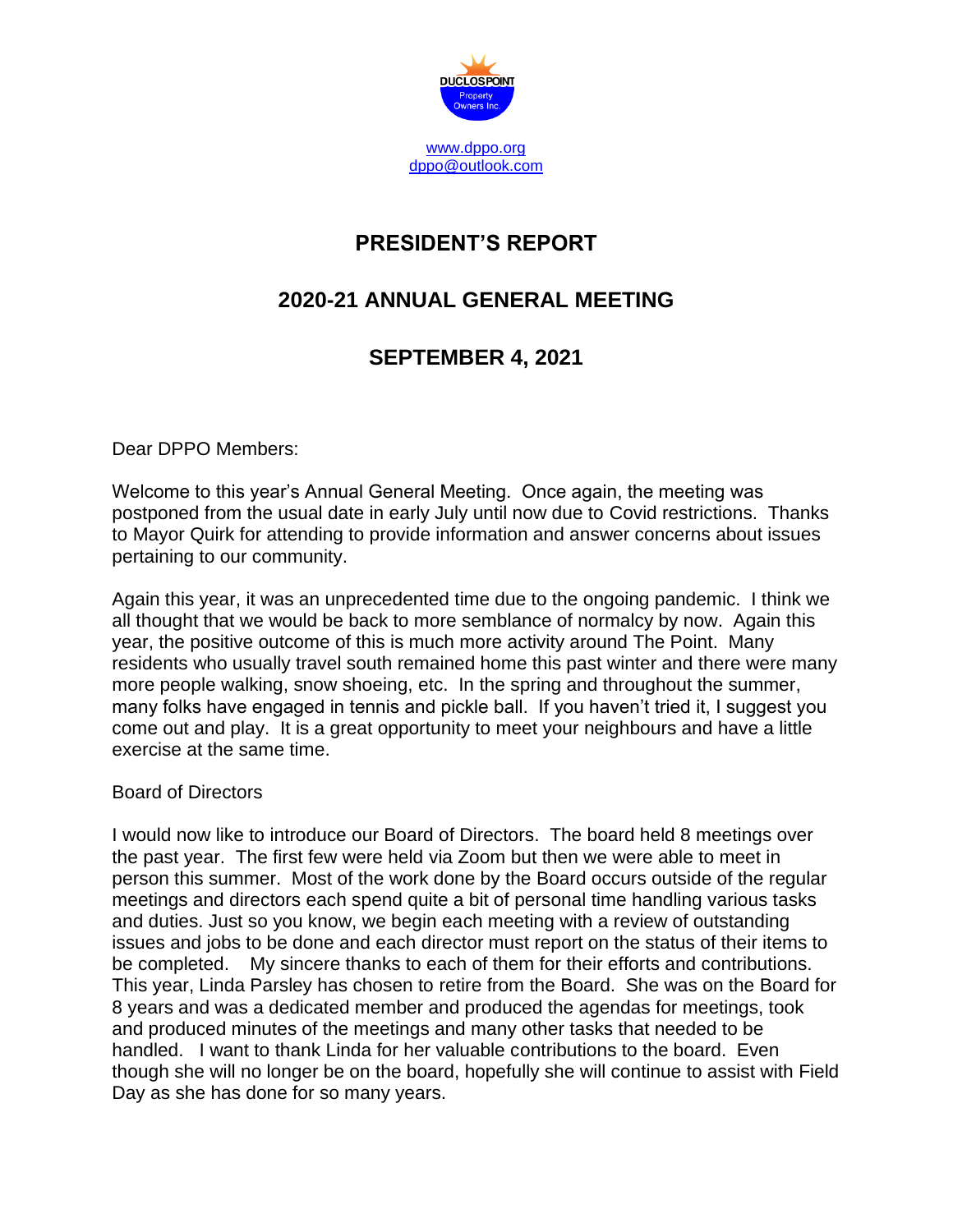### 2020 - 21 Year in Review

Firstly, I would like to acknowledge the passing of Steve McKay who was a Board member for 6 years. Steve provided many valuable contributions to the Board and handled many of the improvements you see around the Point. He and his brother Andrew replaced all the railway ties around the playgrounds, he installed any new signs around the area and made sure the communication boxes were updated frequently. This is just small sample of some of the things he did. He will be greatly missed and we send our sincere condolences to his family. We also lost a longstanding resident and former board member – Dave Tomlinson. Dave always attended the annual meetings had many constructive comments. Again, our sincere condolences to Sharon and their family. Is there anyone else that I may have missed?

I would now like to go over some of the things your Board has been doing over the past year.

This past fall, we planted 5 new trees around the large park. We had an additional 5 free trees to replace those that had died and were still under warranty. Also, the town planted 4 new trees in the small parkette where the road splits. This area is road allowance and on town owned property. We also had an arborist trim all the healthy trees in the park to ensure safety and more consistent growth. This spring we continued with the inoculation of 16 ash trees in the large park. There was an assessment done by our arborist and it appears that the treatment has been working and there hasn't been any decline in the health of the treated trees. We have a number of trees marked with a red "R" that will be removed by the town sometime this fall. We continue to monitor the need for new trees and will consider purchasing more in the future.

We have continued with the maintenance of the 3 right of ways. We continue to clean up the west right of way that has a lot of debris wash onshore. We also engaged a landscaping company to trim back the bushes and trees around each right of way. We continue to maintain the playground area and swing sets. This year the weeds were very bad due to the heavy rainfall in July. We use non-toxic vinegar to kill the weeds (thanks to the Singers for this donation).

We purchased and installed a new sign at the entrance to the Point. It is a large sign that says "No Public Lake Access". The sign was installed this summer (you may have seen it briefly) then knocked down by a vehicle after a short time. It was damaged but looks to be salvageable and will be reinstalled shortly. This sign has the intention of alerting people who come here thinking there may be a public beach or boat launch area.

As suggested at last year's meeting, we purchased a defibrillator for the Point. This will be installed shortly at the north right of way on the east side. This is the most central location for the unit. It took a while to install as we needed an electrician to do the wiring for the unit. The defibrillator is very easy to use with detailed voice instructions when it is activated. We will send everyone a copy of the instruction video shortly. Hopefully we will never have a need to use the unit.